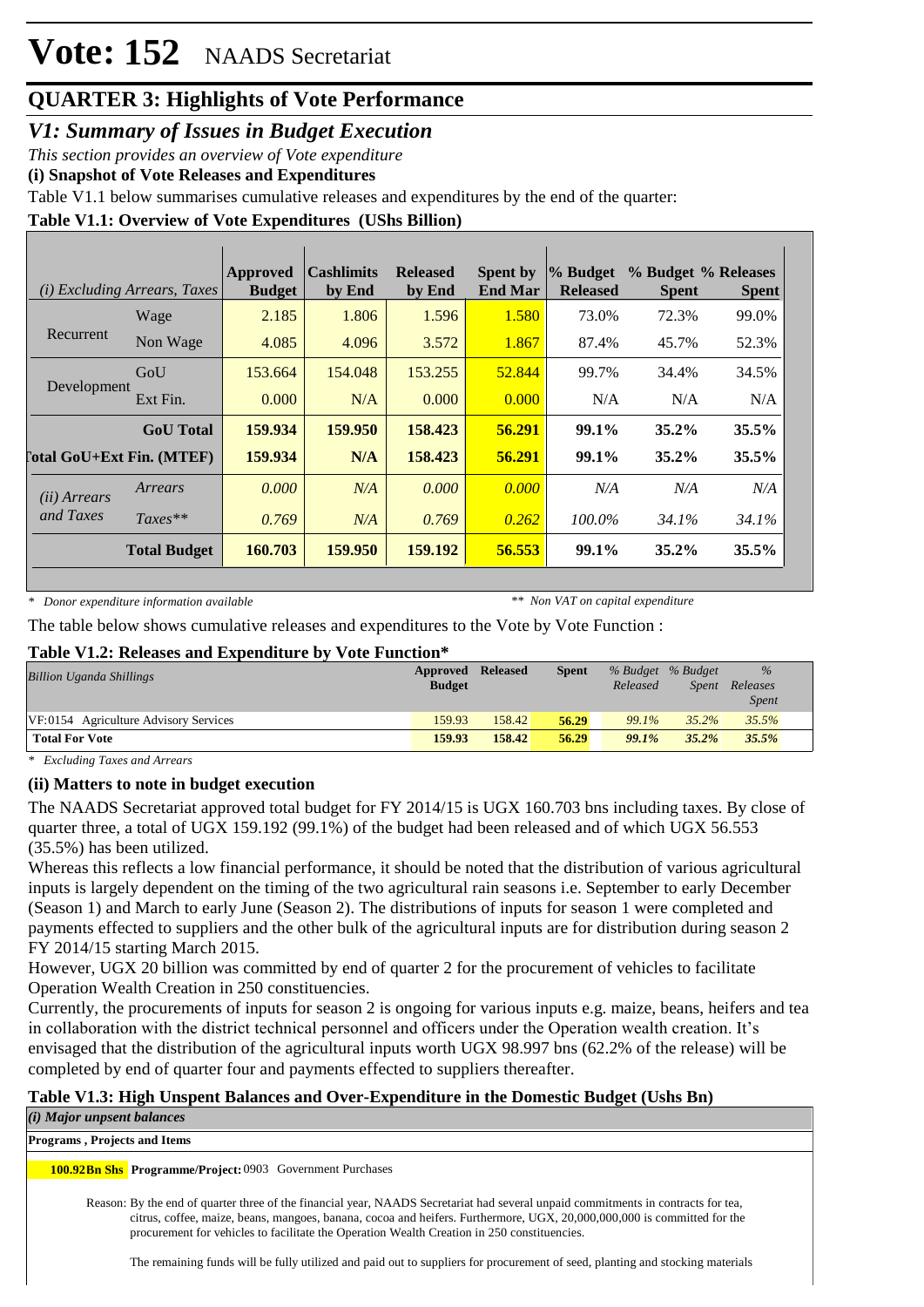|                                     | o                                                                                                                                                                                                                                                                                                                                                           |
|-------------------------------------|-------------------------------------------------------------------------------------------------------------------------------------------------------------------------------------------------------------------------------------------------------------------------------------------------------------------------------------------------------------|
|                                     | for farmers in all districts.                                                                                                                                                                                                                                                                                                                               |
| <b>Items</b>                        |                                                                                                                                                                                                                                                                                                                                                             |
|                                     | <b>99.33Bn Shs</b> Item: 224001 Medical and Agricultural supplies                                                                                                                                                                                                                                                                                           |
|                                     | Reason: By the end of quarter three of the financial year, NAADS Secretariat had several unpaid commitments in contracts for tea,<br>citrus, coffee, maize, beans, mangoes, banana, cocoa and heifers. Furthermore, UGX, 20,000,000,000 is committed for the<br>procurement for vehicles to facilitate the Operation Wealth Creation in 250 constituencies. |
|                                     | The remaining funds will be fully utilized and paid out to suppliers for procurement of seed, planting and stocking materials<br>for farmers in all districts.                                                                                                                                                                                              |
|                                     | <b>0.51 Bn Shs</b> Item: 312204 Taxes on Machinery, Furniture & Vehicles                                                                                                                                                                                                                                                                                    |
|                                     | Reason: By the end of quarter three of the financial year, NAADS Secretariat had unpaid commitments in taxes for procurement of<br>generators for milk coolers that are being distributed. Taxes will be paid immediately the contract is completed.                                                                                                        |
| <b>Programs, Projects and Items</b> |                                                                                                                                                                                                                                                                                                                                                             |
|                                     | <b>1.72Bn Shs</b> Programme/Project: 01<br>Headquarters                                                                                                                                                                                                                                                                                                     |
|                                     | Reason: Funds to be utilised in quarter four but released in line with the agricultural seasons                                                                                                                                                                                                                                                             |
| <b>Items</b>                        |                                                                                                                                                                                                                                                                                                                                                             |
|                                     | <b>0.60 Bn Shs</b> Item: 213004 Gratuity Expenses                                                                                                                                                                                                                                                                                                           |
|                                     | Reason: Gratuity is spent at the end of every Financial year                                                                                                                                                                                                                                                                                                |
|                                     | (ii) Expenditures in excess of the original approved budget                                                                                                                                                                                                                                                                                                 |
| * Excluding Taxes and Arrears       |                                                                                                                                                                                                                                                                                                                                                             |

### *V2: Performance Highlights*

*This section provides highlights of output performance, focusing on key outputs and actions impelemented to improve section performance.*

#### **Table V2.1: Key Vote Output Indicators and Expenditures\***

| Vote, Vote Function<br><b>Key Output</b>                                   | <b>Approved Budget and</b><br><b>Planned outputs</b>                                                                                                                                                                                                                                                                                                                                                                                                                                                                                                                                                                                                                                                                                                                                                                                                        | <b>Cumulative Expenditure</b><br>and Performance | <b>Status and Reasons for</b><br>any Variation from Plans                                                                                                      |
|----------------------------------------------------------------------------|-------------------------------------------------------------------------------------------------------------------------------------------------------------------------------------------------------------------------------------------------------------------------------------------------------------------------------------------------------------------------------------------------------------------------------------------------------------------------------------------------------------------------------------------------------------------------------------------------------------------------------------------------------------------------------------------------------------------------------------------------------------------------------------------------------------------------------------------------------------|--------------------------------------------------|----------------------------------------------------------------------------------------------------------------------------------------------------------------|
| Vote Function: 0154 Agriculture Advisory Services                          |                                                                                                                                                                                                                                                                                                                                                                                                                                                                                                                                                                                                                                                                                                                                                                                                                                                             |                                                  |                                                                                                                                                                |
| <b>Output: 015401</b>                                                      | <b>Farmer Institutional development</b>                                                                                                                                                                                                                                                                                                                                                                                                                                                                                                                                                                                                                                                                                                                                                                                                                     |                                                  |                                                                                                                                                                |
|                                                                            | Description of Performance: - Contracting 12 regional FID<br>service providers to support the<br>formation and strengthening of<br>farmer groups and HLFOs in all<br>the zones:<br>- Develop and translate training<br>materials for FID;<br>- Printing copies of FID<br>Training Materials;<br>- Disseminating FID info in the<br>media - print/ electronic media;<br>- Hold regional review meetings<br>to monitor and supervise FID<br>implementation in 9 regions;<br>- Procure a consultant to carry<br>out external quality assessment<br>of HLFOs, including<br>development of database for<br><b>HLFOs</b><br>- Technical supervision of FID<br>implementation in 61 districts<br>(Regional service providers,<br>District staff, CBFs/ Group<br>promoters, FF and LG staff,<br>HLFOs, etc.; Hold annual<br>national farmer forum review<br>meeting | N/A                                              | FID materials not disseminated<br>due to the on going restructing<br>of the NAADS Programme.<br>New guidelines for the new<br>NAADS mandate being<br>developed |
| Performance Indicators:                                                    |                                                                                                                                                                                                                                                                                                                                                                                                                                                                                                                                                                                                                                                                                                                                                                                                                                                             |                                                  |                                                                                                                                                                |
| No. of district local<br>government staff trained on<br>FID implementation | 500                                                                                                                                                                                                                                                                                                                                                                                                                                                                                                                                                                                                                                                                                                                                                                                                                                                         | $\boldsymbol{0}$                                 |                                                                                                                                                                |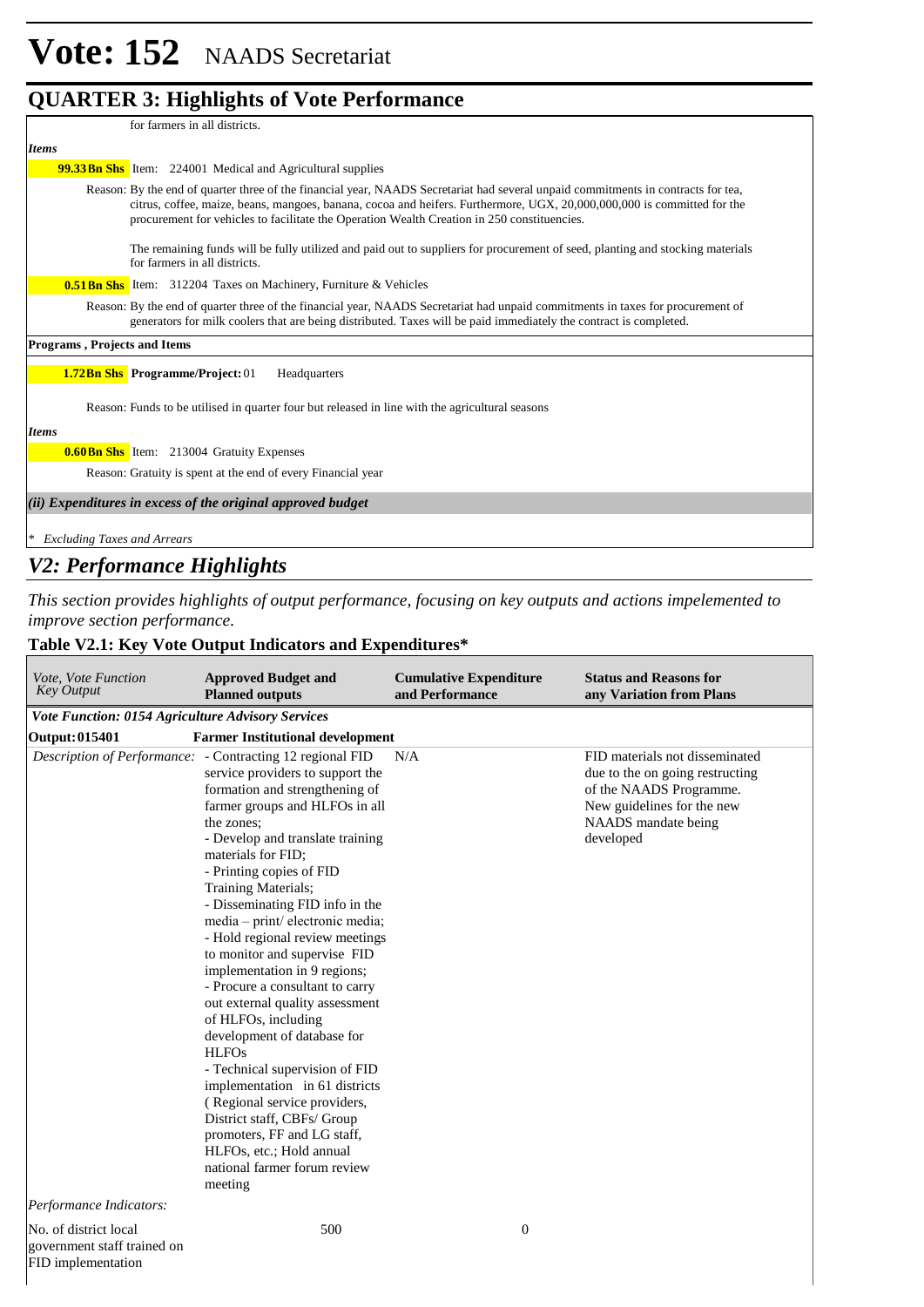| Vote, Vote Function<br><b>Key Output</b>         | <b>Approved Budget and</b><br><b>Planned outputs</b>                                                                                                                                                                                                                                                                                                                                                                                                                                                                                                                                             | <b>Cumulative Expenditure</b><br>and Performance                                                                                                                                                                                                                                                                                                                                                                                                                                                                                                                                                                                                                                                                                                                                                                                                                                                                                                                                                                                                                                                                                                                                                                                                                                                                                                                                                                                                                                                                                                                                                                                                                                                                                                                                                                                                                                                                               | <b>Status and Reasons for</b><br>any Variation from Plans                                            |
|--------------------------------------------------|--------------------------------------------------------------------------------------------------------------------------------------------------------------------------------------------------------------------------------------------------------------------------------------------------------------------------------------------------------------------------------------------------------------------------------------------------------------------------------------------------------------------------------------------------------------------------------------------------|--------------------------------------------------------------------------------------------------------------------------------------------------------------------------------------------------------------------------------------------------------------------------------------------------------------------------------------------------------------------------------------------------------------------------------------------------------------------------------------------------------------------------------------------------------------------------------------------------------------------------------------------------------------------------------------------------------------------------------------------------------------------------------------------------------------------------------------------------------------------------------------------------------------------------------------------------------------------------------------------------------------------------------------------------------------------------------------------------------------------------------------------------------------------------------------------------------------------------------------------------------------------------------------------------------------------------------------------------------------------------------------------------------------------------------------------------------------------------------------------------------------------------------------------------------------------------------------------------------------------------------------------------------------------------------------------------------------------------------------------------------------------------------------------------------------------------------------------------------------------------------------------------------------------------------|------------------------------------------------------------------------------------------------------|
| No. of types of FID<br>materials disseminated to | 3                                                                                                                                                                                                                                                                                                                                                                                                                                                                                                                                                                                                | $\boldsymbol{0}$                                                                                                                                                                                                                                                                                                                                                                                                                                                                                                                                                                                                                                                                                                                                                                                                                                                                                                                                                                                                                                                                                                                                                                                                                                                                                                                                                                                                                                                                                                                                                                                                                                                                                                                                                                                                                                                                                                               |                                                                                                      |
| District local governments                       |                                                                                                                                                                                                                                                                                                                                                                                                                                                                                                                                                                                                  |                                                                                                                                                                                                                                                                                                                                                                                                                                                                                                                                                                                                                                                                                                                                                                                                                                                                                                                                                                                                                                                                                                                                                                                                                                                                                                                                                                                                                                                                                                                                                                                                                                                                                                                                                                                                                                                                                                                                |                                                                                                      |
| <b>Output Cost:</b>                              | UShs Bn:<br>0.344                                                                                                                                                                                                                                                                                                                                                                                                                                                                                                                                                                                | UShs Bn:<br>0.087                                                                                                                                                                                                                                                                                                                                                                                                                                                                                                                                                                                                                                                                                                                                                                                                                                                                                                                                                                                                                                                                                                                                                                                                                                                                                                                                                                                                                                                                                                                                                                                                                                                                                                                                                                                                                                                                                                              | % Budget Spent:<br>25.4%                                                                             |
| <b>Output: 015402</b>                            | Technology promotion for priority commodities and farmers' access to information<br>Description of Performance: - Sourcing, Translating and<br>disseminating Technical<br>materials/information;<br>- Develop capacity of input<br>dealers in the 9 Zones;<br>- Promote various technologies<br>Cassava, Mangoes, Pineapples,<br>Poultry, Cocoa, Banana, Beans,<br>Beef, Citrus, Coffee, Dairy,<br>Fish, Irish, Maize, Rice and<br>Tea) :- (production, value<br>addition/processing, water etc.);<br>- Undertake National strategic<br>and periodic technical<br>supervision in the 4 Quarters; | •Distributed 1,312,600 Kgs of<br>bean seed to 109 District Local<br>Governments (DLGs) out of<br>111 DLGs.<br>•Distributed 2,551,889 108kg<br>of maize seed to 108 District<br>Local Governments (DLGs) out<br>of 111 DLGs<br>•Initiated distribution of Coffee<br>planting materials 37,632,000<br>Seedlings targeting 92 DLGs:<br>Central $(23)$ ; Eastern $(24)$ ;<br>Northern (19) and Western (26)<br>in collaboration with UCDA<br>•Distributed 100 bags of ginger<br>planting materials to Butambala<br><b>DLG</b><br>•Call off orders for supply of<br>31,390,308 tea seedlings have<br>been bee issued targeting 11<br>DLGs: Kyenjojo, Buhweju,<br>Rubirizi, Kabalore, Mityana<br>Kamwenge Zombo, Nebbi,<br>Shema, Mitoma, and Bushenyi<br>•Distribution of 760,300<br><b>Banana Planting materials</b><br>(tissue cultured) on-going<br>targeting 88 districts: 23<br>Central $(23)$ ; Eastern $(23)$ ;<br>Northern (22) and Western (20)<br>•Contracts for Provision of<br>2,000,000 Cocoa seedlings<br>with Solicitor General's Office<br>for Clearance<br>•Contracts for provision of<br>Mango seedlings 1,125,595<br>seedlings with Solicitor<br>General's Office for Clearance<br>•Contracts for provision of<br>4,369 bags of Irish potato seed<br>with Solicitor General's Office<br>for Clearance<br>·Contracts for provision of<br>Provision of 166,667 apple<br>seedlings with Solicitor<br>General's Office for Clearance;<br>issuing of Call off orders on-<br>going<br>•Contracts for provision of<br>Provision of 2,915,352 citrus<br>seedlings with Solicitor<br>General's Office for Clearance;<br>issuing of Call off orders on-<br>going<br>•Contracts for provision of<br>Provision of $3,000,000$<br>Pineapple Planting materials<br>with Solicitor General's Office<br>for Clearance ; issuing of Call<br>off orders on-going<br>•Evaluation of bids ongoing for<br>provision of 80,000 bags of | Technical materials not<br>disseminated due to the on<br>going restructing of the NAADS<br>Programme |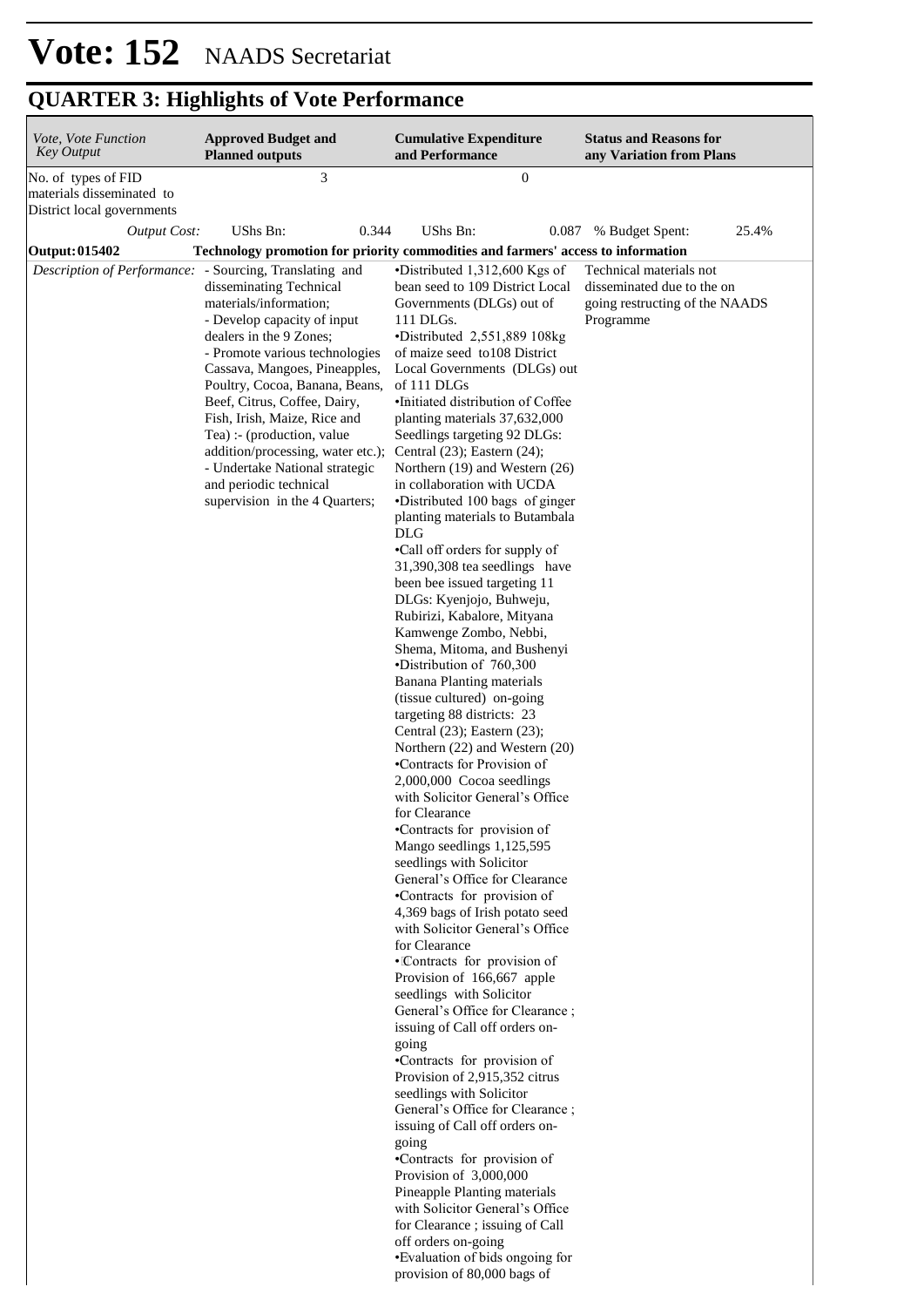| Vote, Vote Function<br><b>Key Output</b> | <b>Approved Budget and</b><br><b>Planned outputs</b> | <b>Cumulative Expenditure</b><br>and Performance                  | <b>Status and Reasons for</b><br>any Variation from Plans |
|------------------------------------------|------------------------------------------------------|-------------------------------------------------------------------|-----------------------------------------------------------|
|                                          |                                                      | cassava planting materials                                        |                                                           |
|                                          |                                                      | •Call off orders issued for<br>Provision of 87,110kgs Soya        |                                                           |
|                                          |                                                      | bean seed ; supply due to begin                                   |                                                           |
|                                          |                                                      | •Call off orders issued for                                       |                                                           |
|                                          |                                                      | Provision of 200,000 kgs Rice<br>seed; supply due to begin        |                                                           |
|                                          |                                                      | •Call off orders issued for                                       |                                                           |
|                                          |                                                      | Provision of 27,280 Kgs                                           |                                                           |
|                                          |                                                      | Simsim seed; supply due to<br>begin                               |                                                           |
|                                          |                                                      | •Call off orders issued for                                       |                                                           |
|                                          |                                                      | Provision of 17,500 Kgs                                           |                                                           |
|                                          |                                                      | Sunflower seed; supply due to<br>begin                            |                                                           |
|                                          |                                                      | •Call off orders issued for                                       |                                                           |
|                                          |                                                      | Provision of 144,200 Kgs<br>Sorghum seed; supply due to           |                                                           |
|                                          |                                                      | begin                                                             |                                                           |
|                                          |                                                      | •Call off orders issued for                                       |                                                           |
|                                          |                                                      | Provision of 43,120 Kgs<br>Ground nuts seed; supply due to        |                                                           |
|                                          |                                                      | begin                                                             |                                                           |
|                                          |                                                      | •Issuing of Call-off-orders for                                   |                                                           |
|                                          |                                                      | supply of 1,992 goats on-going<br>•Issuing of Call-off-orders for |                                                           |
|                                          |                                                      | supply of 2223 piglets on-                                        |                                                           |
|                                          |                                                      | going<br>•Issuing of Call-off-orders for                          |                                                           |
|                                          |                                                      | supply of 423 Poultry Units                                       |                                                           |
|                                          |                                                      | (layer chicks and feeds) on-                                      |                                                           |
|                                          |                                                      | going<br>•Evaluation completed for 80                             |                                                           |
|                                          |                                                      | Fish (Cat fish units), for                                        |                                                           |
|                                          |                                                      | approval by Contracts<br>Committee                                |                                                           |
|                                          |                                                      | •Evaluation completed for 124                                     |                                                           |
|                                          |                                                      | Fish (Tilapia units), for                                         |                                                           |
|                                          |                                                      | approval by Contracts<br>Committee                                |                                                           |
|                                          |                                                      | •Evaluation completed for 452                                     |                                                           |
|                                          |                                                      | Fish (Mirror carp units, for<br>approval by Contracts             |                                                           |
|                                          |                                                      | Committee                                                         |                                                           |
|                                          |                                                      | •Issuing of Call-off-orders for                                   |                                                           |
|                                          |                                                      | supply of 455,600 Kgs Kgs gs<br>Fertilizer (UREA) on-going        |                                                           |
|                                          |                                                      | ·Issuing of Call-off-orders for                                   |                                                           |
|                                          |                                                      | supply of 209,225 Kgs<br>Fertilizer (NPK)on-going                 |                                                           |
|                                          |                                                      | •Contracts with Solicitor                                         |                                                           |
|                                          |                                                      | General's Office for Clearance                                    |                                                           |
|                                          |                                                      | for provision for supply of<br>6,000 litres of Tubaconazone on-   |                                                           |
|                                          |                                                      | going                                                             |                                                           |
|                                          |                                                      | •Contracts with Solicitor<br>General's Office for Clearance       |                                                           |
|                                          |                                                      | for provision of 9360 pkts of                                     |                                                           |
|                                          |                                                      | Thiomethiate                                                      |                                                           |
|                                          |                                                      | •Contracts with Solicitor<br>General's Office for Clearance       |                                                           |
|                                          |                                                      | for provision of 7900 kgs of                                      |                                                           |
|                                          |                                                      | Metalaxy +mancozeb<br>•Procurement initiated for                  |                                                           |
|                                          |                                                      | provision of 160 Apiculture                                       |                                                           |
|                                          |                                                      | (hives and related equipment)                                     |                                                           |
|                                          |                                                      | ·Zsets of mills fully installed                                   |                                                           |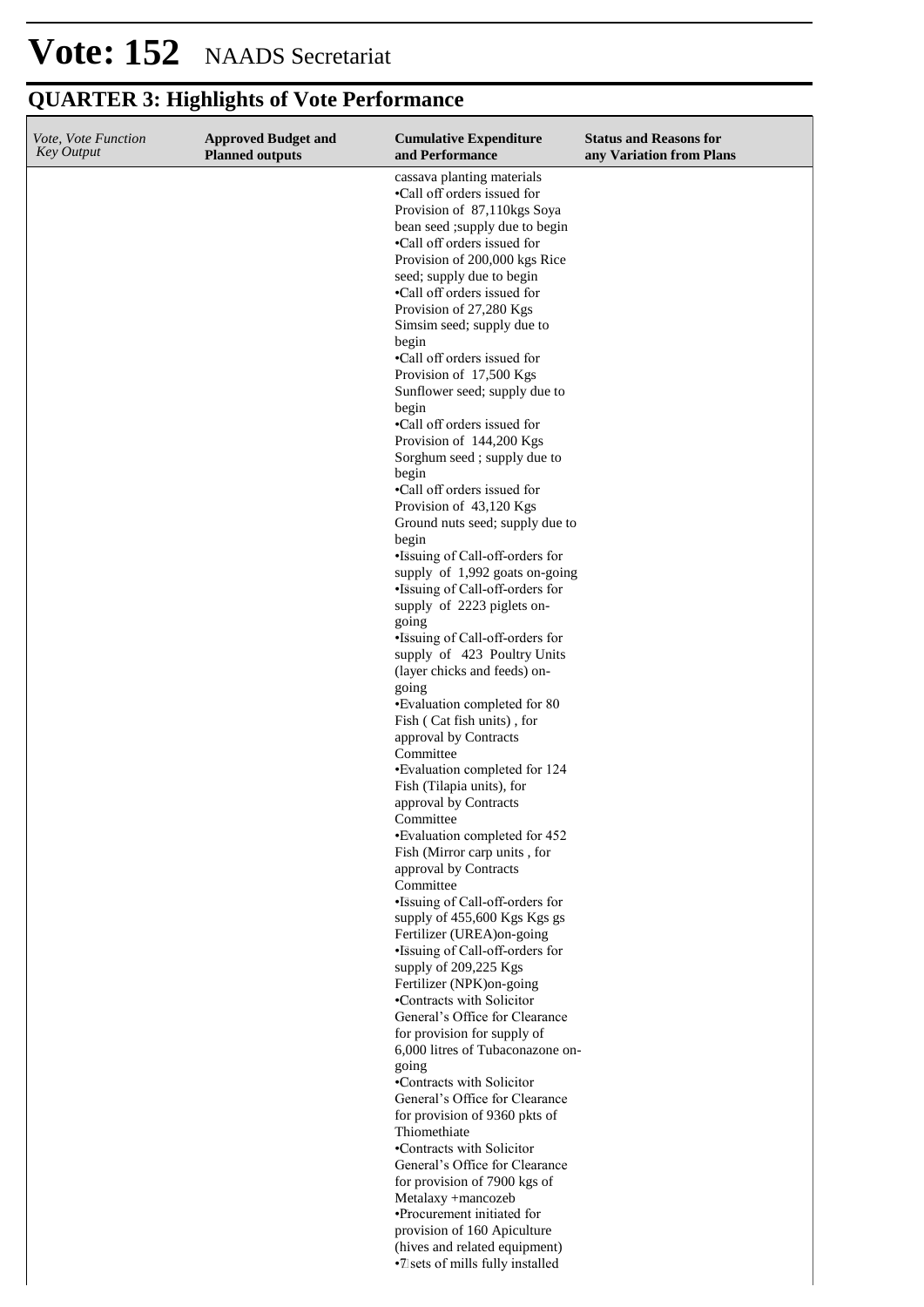Local Governments

| Vote, Vote Function<br><b>Key Output</b>                                   | <b>Approved Budget and</b><br><b>Planned outputs</b> | <b>Cumulative Expenditure</b><br>and Performance                                                                                                                                                                                                                                                                                                                                                                                                                                                                                                                                                                                                                                                                                                                                                                                                                                                                                                                                                                                                                                                                                                                                                                                                                  | <b>Status and Reasons for</b><br>any Variation from Plans |
|----------------------------------------------------------------------------|------------------------------------------------------|-------------------------------------------------------------------------------------------------------------------------------------------------------------------------------------------------------------------------------------------------------------------------------------------------------------------------------------------------------------------------------------------------------------------------------------------------------------------------------------------------------------------------------------------------------------------------------------------------------------------------------------------------------------------------------------------------------------------------------------------------------------------------------------------------------------------------------------------------------------------------------------------------------------------------------------------------------------------------------------------------------------------------------------------------------------------------------------------------------------------------------------------------------------------------------------------------------------------------------------------------------------------|-----------------------------------------------------------|
|                                                                            |                                                      | and operational, -12 sets on<br>mills installed not operational, 2<br>sets of mills delivered to site not<br>installed.<br>•Procurement initiated for<br>provision of 14 Maize Milling<br>equipment with<br>Engines/Motors targeting 10<br>DLGs: Rukungiri (1), Buikwe<br>$(1)$ , Buyende $(1)$ , Wakiso $(1)$ ,<br>Mityana (1), Ibanda (1), Kasese<br>$(1)$ , Kamuli $(1)$ , Kabalore $(4)$<br>and Nakaseke (1)<br>•Procurement initiated for<br>provision of Maize milling<br>equipment - power extension<br>for 8 maize mills Wakiso,<br>Luwero, Kiboga, Nakaseke,<br>Butambala, Kyankwanzi, Amuru<br>•Construction of 2 Sunflower<br>oil mill house: Delegated -<br>Kaboong and Kotido Districts<br>on - going<br>•Procurement initiated for<br>Installation of Solar water<br>pumping systems; Targeting<br>beneficiaries in 8 DLGs:<br>Kaberamaido, Kumi, Soroti,<br>Mukono, Katakwi, Masindi,<br>Kiryandongo and Kabale.<br>Evaluation completed;<br>evaluation report for approval<br>by Contracts<br>•17 milk coolers procured and<br>shipped into the country;<br>Targeting dairy farmer<br>associations in 12 DLGs:<br>Ibanda $(1)$ , Kibaale $(1)$ ,<br>Manafwa (1), Gulu (1), Kitgum<br>(1), Rakai (2), Kyankwanzi (1),<br>Kiboga (1), Nakaseke (2), |                                                           |
| Performance Indicators:                                                    |                                                      | Kiruhura (4) and Ntungamo (1),<br>Kabarole (1) awaiting<br>installation.<br>•Completed construction of<br>housing structure for maize<br>mill in Napak District<br>•Distribution of 2,000 dairy<br>heifers out of 5,442 on-going;<br>Provision of Dairy Heifers<br>targeting 98 DLGs across the<br>country: Delivery ongoing in<br>13 DLGs; -Kisoro, Kibale,<br>Mbarara, Ntugamo, Kyenjojo,<br>Arua, Maracha, Lira, Apach,<br>Buhweju, Kitugum, Agago,<br>Lamwa; and 11 dioceses of the<br>Province of the Church of<br>Uganda                                                                                                                                                                                                                                                                                                                                                                                                                                                                                                                                                                                                                                                                                                                                    |                                                           |
| Number of technologies<br>promoted                                         | 11                                                   | 18                                                                                                                                                                                                                                                                                                                                                                                                                                                                                                                                                                                                                                                                                                                                                                                                                                                                                                                                                                                                                                                                                                                                                                                                                                                                |                                                           |
| No. of various types of<br>technical materials<br>disseminated to District | $\overline{c}$                                       | $\boldsymbol{0}$                                                                                                                                                                                                                                                                                                                                                                                                                                                                                                                                                                                                                                                                                                                                                                                                                                                                                                                                                                                                                                                                                                                                                                                                                                                  |                                                           |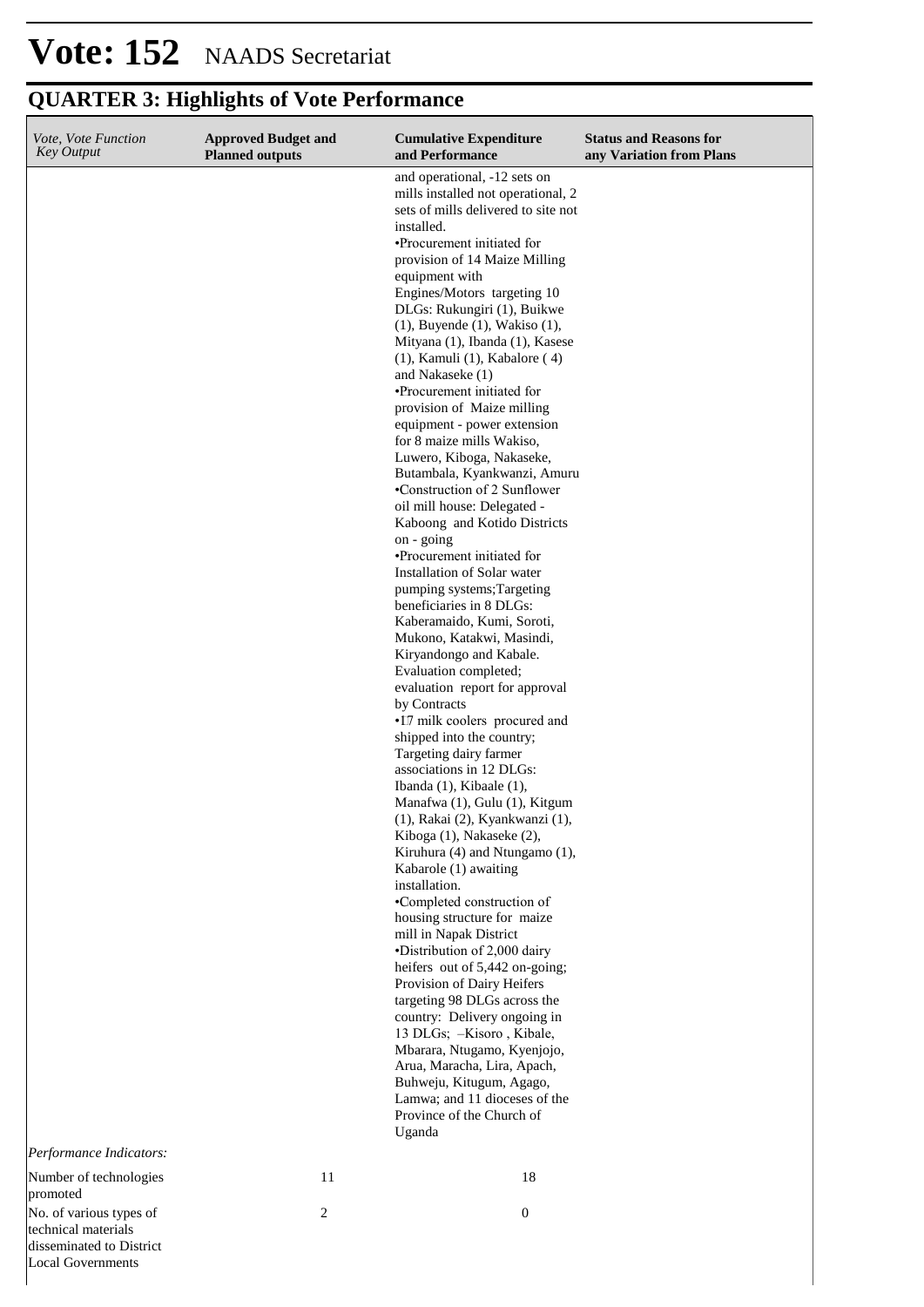| Vote, Vote Function<br>Key Output |              | <b>Approved Budget and</b><br><b>Planned outputs</b>                                                                                                                                                                                                                                                                                                                                                                                                                                                                                                                                                                                                                                                                                                                                                                |         |     | <b>Cumulative Expenditure</b><br>and Performance |        | <b>Status and Reasons for</b><br>any Variation from Plans                                                                                                                                                                                 |       |
|-----------------------------------|--------------|---------------------------------------------------------------------------------------------------------------------------------------------------------------------------------------------------------------------------------------------------------------------------------------------------------------------------------------------------------------------------------------------------------------------------------------------------------------------------------------------------------------------------------------------------------------------------------------------------------------------------------------------------------------------------------------------------------------------------------------------------------------------------------------------------------------------|---------|-----|--------------------------------------------------|--------|-------------------------------------------------------------------------------------------------------------------------------------------------------------------------------------------------------------------------------------------|-------|
|                                   | Output Cost: | UShs Bn:                                                                                                                                                                                                                                                                                                                                                                                                                                                                                                                                                                                                                                                                                                                                                                                                            | 146.639 |     | UShs Bn:                                         | 47.920 | % Budget Spent:                                                                                                                                                                                                                           | 32.7% |
| Output: 015403                    |              | Agri-business development and market linkage                                                                                                                                                                                                                                                                                                                                                                                                                                                                                                                                                                                                                                                                                                                                                                        |         |     |                                                  |        |                                                                                                                                                                                                                                           |       |
|                                   |              | Description of Performance: - Conduct Gross Margin<br>analysis studies for 5<br>enterprises; Conduct market<br>and value chain analysis studies<br>for 5 enterprises, Train 2,594<br>District and sub-county staff<br>from all the $112$ districts $(1,364)$<br>SNCs, 782 AASPS, 448 SMS)<br>in Enterprise Selection and farm<br>level business skills;<br>- Supervise Agribusiness<br>business development services                                                                                                                                                                                                                                                                                                                                                                                                |         | N/A |                                                  |        | Running contracts of<br><b>Agricultural Advisory Service</b><br>providers and Sub-county<br>NAADS Coordinators were<br>terminated and expired<br>contracts were not renewed<br>following the restructuring of<br>the NAADS Organisations. |       |
|                                   |              | implementation in 27 Districts;<br>- Hold meetings to review<br>implementation of Agribusiness<br>Advisory Services in selected<br>districts; Procure a consultant to<br>translate 1 training manual on<br>enterprise selection and farm<br>level business skills into 10<br>local languages (Luganda,<br>Runyankore, Rutooro,<br>Rukonzo, Lugisu, Kupsabin,<br>Karimajong, Itesot, Luo,<br>Lugbara);<br>- Print 6,000 copies of 10<br>translated training manuals on<br>enterprise selection and farm<br>level business skills;<br>- Carry out supervision visits on<br>studies on gross margin analysis<br>studies, market studies and<br>value chain analysis;<br>- Print and distribute 4,488<br>fliers with literature on gross<br>margins and market surveys to<br>farmer groups in all the 112<br>Districts; |         |     |                                                  |        |                                                                                                                                                                                                                                           |       |
|                                   |              | - Conduct District based Market<br>Studies throughout the country,<br>collect and analyze data;<br>- Print and distribute 4,488<br>fliers on market information<br>/opportunities to 112 districts;<br>- Hold 86 Radio talk shows on<br>Market information;<br>- Produce 4 News Paper<br>pullouts on market information;<br>- Develop 2 MOUs with<br>financial institutions for<br>enhancing farmer access to<br>credit;                                                                                                                                                                                                                                                                                                                                                                                            |         |     |                                                  |        |                                                                                                                                                                                                                                           |       |
|                                   |              | . Develop $14$ MOHs for                                                                                                                                                                                                                                                                                                                                                                                                                                                                                                                                                                                                                                                                                                                                                                                             |         |     |                                                  |        |                                                                                                                                                                                                                                           |       |

- Develop 14 MOUs for provision of Business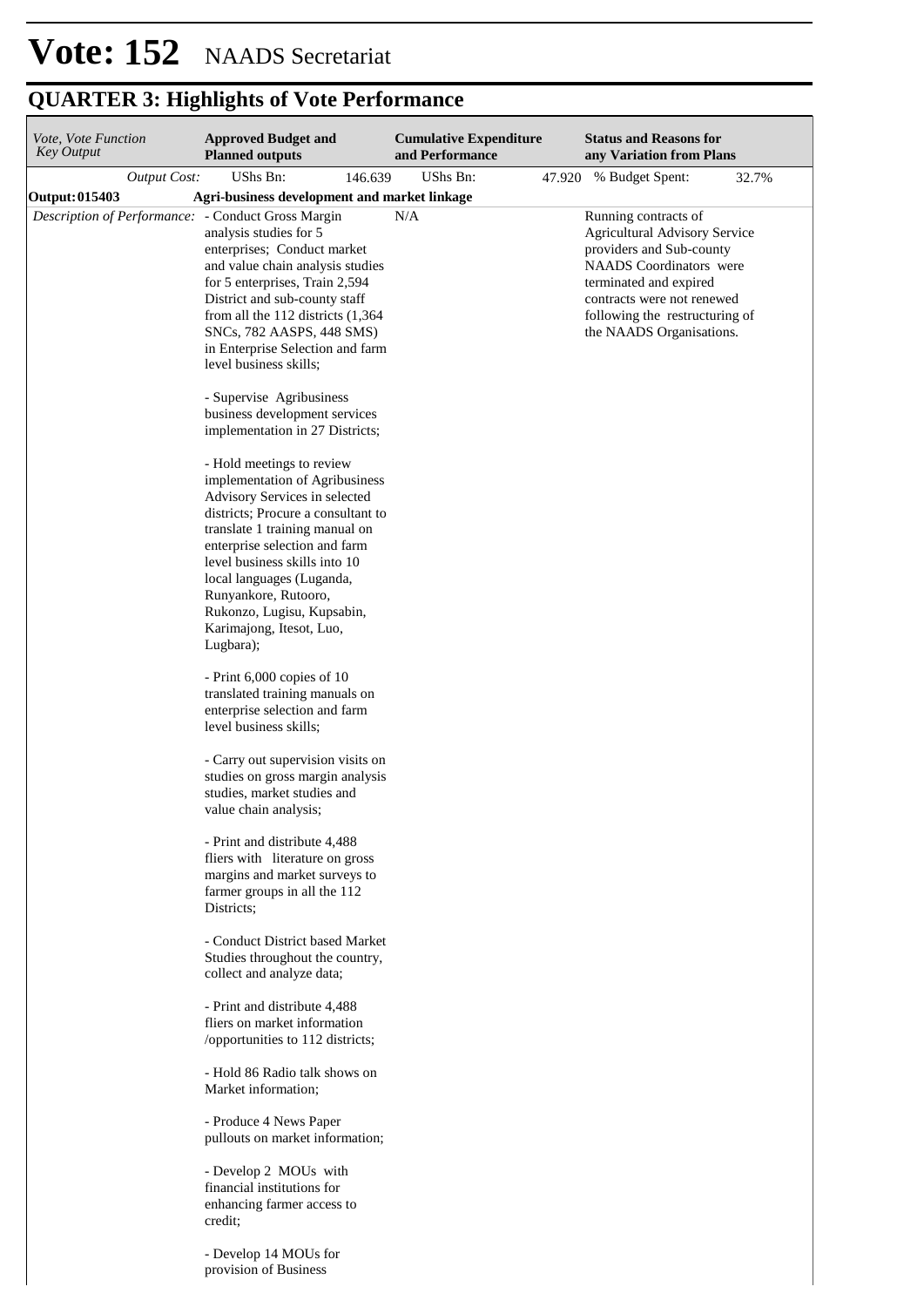| Vote, Vote Function<br><b>Key Output</b>                                              | <b>Approved Budget and</b><br><b>Planned outputs</b>                                                                                                                                                                                                                                                                                                                                                                                                                                                                                                                                     | <b>Cumulative Expenditure</b><br>and Performance |       | <b>Status and Reasons for</b><br>any Variation from Plans                                                                                                                                                                                                       |       |
|---------------------------------------------------------------------------------------|------------------------------------------------------------------------------------------------------------------------------------------------------------------------------------------------------------------------------------------------------------------------------------------------------------------------------------------------------------------------------------------------------------------------------------------------------------------------------------------------------------------------------------------------------------------------------------------|--------------------------------------------------|-------|-----------------------------------------------------------------------------------------------------------------------------------------------------------------------------------------------------------------------------------------------------------------|-------|
|                                                                                       | development services to<br>HLFO <sub>s</sub> ;                                                                                                                                                                                                                                                                                                                                                                                                                                                                                                                                           |                                                  |       |                                                                                                                                                                                                                                                                 |       |
|                                                                                       | - Establish 40 Zonal /Inter-<br>district partnerships for<br>promoting value chains in<br>selected enterprises;                                                                                                                                                                                                                                                                                                                                                                                                                                                                          |                                                  |       |                                                                                                                                                                                                                                                                 |       |
|                                                                                       | - Establish 4 National level plat<br>forms for key players in 4 value                                                                                                                                                                                                                                                                                                                                                                                                                                                                                                                    |                                                  |       |                                                                                                                                                                                                                                                                 |       |
| Performance Indicators:                                                               |                                                                                                                                                                                                                                                                                                                                                                                                                                                                                                                                                                                          |                                                  |       |                                                                                                                                                                                                                                                                 |       |
| No. of HLFOs for which<br>business capacity has been<br>built                         | 70                                                                                                                                                                                                                                                                                                                                                                                                                                                                                                                                                                                       | $\boldsymbol{0}$                                 |       |                                                                                                                                                                                                                                                                 |       |
| No. of DLG staff trained in<br>enterprise selection and farm<br>level business skills | 400                                                                                                                                                                                                                                                                                                                                                                                                                                                                                                                                                                                      | $\boldsymbol{0}$                                 |       |                                                                                                                                                                                                                                                                 |       |
| <b>Output Cost:</b>                                                                   | UShs Bn:<br>0.222                                                                                                                                                                                                                                                                                                                                                                                                                                                                                                                                                                        | UShs Bn:                                         | 0.021 | % Budget Spent:                                                                                                                                                                                                                                                 | 9.6%  |
| <b>Output:015404</b>                                                                  | <b>Institutional and Human Capacity strengthened</b>                                                                                                                                                                                                                                                                                                                                                                                                                                                                                                                                     |                                                  |       |                                                                                                                                                                                                                                                                 |       |
|                                                                                       | Description of Performance: - 24 NAADS Secretariat staff<br>members trained:<br>- Capacity of DNCs, SNCs and<br>AASPs in 38 selected Districts<br>identified and built, PM&E<br>capacity strengthened.                                                                                                                                                                                                                                                                                                                                                                                   | N/A                                              |       | Running contracts of<br><b>Agricultural Advisory Service</b><br>providers and Sub-county<br><b>NAADS</b> Coordinators were<br>terminated and expired<br>contarcts were not renewed<br>following the restructuring of<br>the NAADS Organisation.                 |       |
| Performance Indicators:                                                               |                                                                                                                                                                                                                                                                                                                                                                                                                                                                                                                                                                                          |                                                  |       |                                                                                                                                                                                                                                                                 |       |
| Number of AASPS trained<br>in specialized skills                                      | 400                                                                                                                                                                                                                                                                                                                                                                                                                                                                                                                                                                                      | $\boldsymbol{0}$                                 |       |                                                                                                                                                                                                                                                                 |       |
| <b>Output Cost:</b>                                                                   | UShs Bn:<br>0.100                                                                                                                                                                                                                                                                                                                                                                                                                                                                                                                                                                        | UShs Bn:                                         | 0.014 | % Budget Spent:                                                                                                                                                                                                                                                 | 13.8% |
| Output: 015407                                                                        | Joint Prioritization, planning for adaptive research conducted                                                                                                                                                                                                                                                                                                                                                                                                                                                                                                                           |                                                  |       |                                                                                                                                                                                                                                                                 |       |
| Description of Performance: - 18 joint NARO/ NAADS                                    | planning at the zonal level led<br>by the ZARDIs conducted; 112<br>reviews of zonal research<br>enterprises held; 112 planning<br>and review meetings at the<br>district level with technical<br>support from the respective<br>ZARDIs conducted; 18 study<br>tours conducted;                                                                                                                                                                                                                                                                                                           | N/A                                              |       | Most of the planned activities at<br>Zonal level relate to adaptive<br>research and extension services<br>which are no longer under<br>NAADS mandate and hence<br>could not be implemented.<br>Funds will be reallocated in line<br>with the new NAADS mandate. |       |
|                                                                                       | - 18 stock/type of planting that<br>lack commercial market<br>identified: 36 farmers for<br>multiplication of planting<br>materials identified; 18 training<br>programs for members of<br>community foundation seed&<br>planting material multiplication<br>centres; 18 improved<br>technologies of new crop<br>varieties and breeds acquired<br>and introduced; monitoring<br>visits conducted in 112<br>Districts;<br>- Regional review meeting<br>conducted in 112 Districts;<br>- Stationeries, binding &<br>photocopies, general supplies<br>of goods $\&$ services, utilities $\&$ |                                                  |       |                                                                                                                                                                                                                                                                 |       |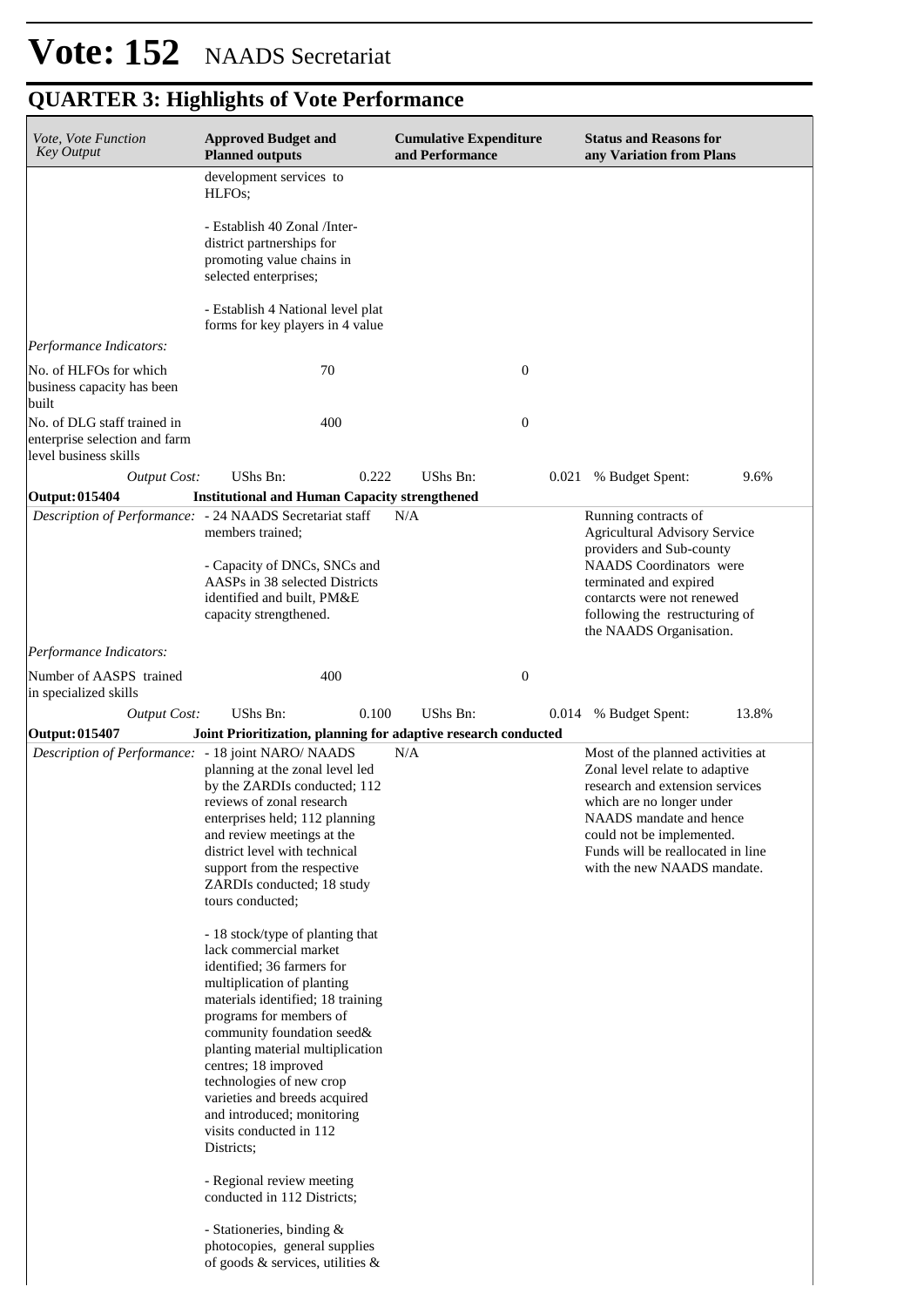| Vote, Vote Function<br><b>Key Output</b>                                                  | <b>Approved Budget and</b><br><b>Planned outputs</b>                                                                                                                                                                             |                                      | <b>Cumulative Expenditure</b><br>and Performance |                  | <b>Status and Reasons for</b><br>any Variation from Plans                                                                                                   |                |
|-------------------------------------------------------------------------------------------|----------------------------------------------------------------------------------------------------------------------------------------------------------------------------------------------------------------------------------|--------------------------------------|--------------------------------------------------|------------------|-------------------------------------------------------------------------------------------------------------------------------------------------------------|----------------|
|                                                                                           | office consumables acquired;<br>Fuel & lubricants, insurance,<br>services, tyres & others<br>acquired; Prints, airtime &<br>internets acquired; Secretariat<br>meetings facilitated; supervision<br>and backstopping facilitated |                                      |                                                  |                  |                                                                                                                                                             |                |
| Performance Indicators:                                                                   |                                                                                                                                                                                                                                  |                                      |                                                  |                  |                                                                                                                                                             |                |
| No. of priority enterprises<br>identified and related<br>constraints assessed             | 9                                                                                                                                                                                                                                |                                      |                                                  | $\boldsymbol{0}$ |                                                                                                                                                             |                |
| No. of new technologies<br>introduced/multiplied                                          | 9                                                                                                                                                                                                                                |                                      |                                                  | $\boldsymbol{0}$ |                                                                                                                                                             |                |
| <b>Output Cost:</b><br><b>Output: 015409</b>                                              | <b>UShs Bn:</b><br>Research-extension-farmer linkage strengthened                                                                                                                                                                | 1.263                                | UShs Bn:                                         | 0.261            | % Budget Spent:                                                                                                                                             | 20.7%          |
| <i>Description of Performance:</i> - 9 Sustainable Land                                   | Management (SLM) Specialists<br>contracts implemented; 9 field<br>days done in all zones;<br>- Trainings and demos<br>conducted                                                                                                  | N/A                                  |                                                  |                  | Activities were not implemented<br>due to change in NAADS<br>mandate. Extension Services<br>were shifted to MAAIF.                                          |                |
| Performance Indicators:                                                                   |                                                                                                                                                                                                                                  |                                      |                                                  |                  |                                                                                                                                                             |                |
| No. of adaptive research &<br>multiplication sites hosted by<br>farmers/farmer groups     | 50                                                                                                                                                                                                                               |                                      |                                                  | $\boldsymbol{0}$ |                                                                                                                                                             |                |
| <b>Output Cost:</b>                                                                       | UShs Bn:                                                                                                                                                                                                                         | 0.232                                | UShs Bn:                                         |                  | 0.198 % Budget Spent:                                                                                                                                       | 85.1%          |
| Output: 015413                                                                            | Monitoring/Quality assurance on priority commodities                                                                                                                                                                             |                                      |                                                  |                  |                                                                                                                                                             |                |
| Description of Performance: - Implementation of support on N/A<br>Performance Indicators: | priority commodities jointly<br>monitored and evaluated                                                                                                                                                                          |                                      |                                                  |                  | The planned activities were not<br>implemented in the District<br>Local Governments due to the<br>on going restructuring process<br>of the NAADS programme. |                |
|                                                                                           |                                                                                                                                                                                                                                  |                                      |                                                  |                  |                                                                                                                                                             |                |
| No. of districts monitored on<br>implementation of priority<br>commodities                | 30                                                                                                                                                                                                                               |                                      |                                                  | $\boldsymbol{0}$ |                                                                                                                                                             |                |
| <b>Output Cost:</b>                                                                       | UShs Bn:                                                                                                                                                                                                                         | 0.033                                | UShs Bn:                                         |                  | 0.000 % Budget Spent:                                                                                                                                       | 0.0%           |
| <b>Vote Function Cost</b><br><b>Cost of Vote Services:</b>                                | <b>UShs Bn:</b><br>UShs Bn:                                                                                                                                                                                                      | 159.934 UShs Bn:<br>159.934 UShs Bn: |                                                  |                  | 56.291 % Budget Spent:<br>56.291 % Budget Spent:                                                                                                            | 35.2%<br>35.2% |

*\* Excluding Taxes and Arrears*

The approved budget for the NAADS Secretariat is UGX 160.703BN including taxes for the FY 2014/15. The Cumulative release by end of quarter three was UGX 159.192 billion accounting for 99.1% of budget released. UGX 56.553 billion out of the total release was spent accounting for 35.5 % of the total budget. The percentage budget spent is 35.2 %.

The following performance challenges were encountered during the period of programme implementation; • The Ministry of agriculture animal industry and fisheries (MAAIF) is implementing reforms in the extension system with establishment of a single spine beginning this financial year. The reforms in the extension system led to a change in the mandate of the NAADS Secretariat and consequently the necessity to restructure the secretariat into a lean organization as directed by cabinet.

• Due to change in the NAADS mandate, draft guidelines for the management of input distribution chains were developed awaiting dissemination which is likely to impact on the performance of the programme for operation wealth creation.

• Due to lack of streamlined reporting structures for the implementation of the NAADS activities at Local Government level coupled with the absence of guidelines in line with the new NAADS mandate, the NAADS secretariat is still finding it difficult to receive reports from the Districts.

#### **Table V2.2: Implementing Actions to Improve Vote Performance**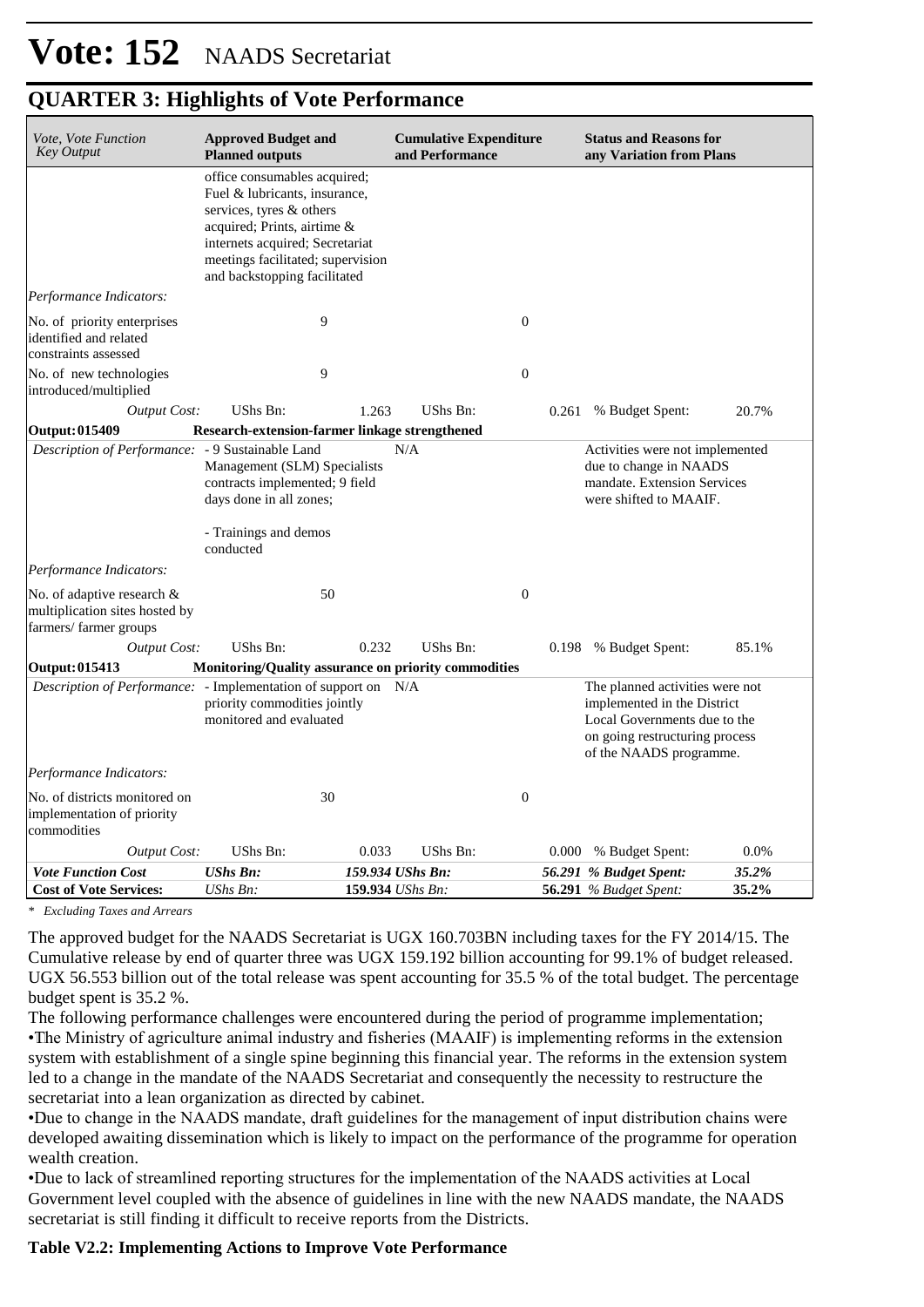| <b>Planned Actions:</b>                                                                                  | <b>Actual Actions:</b>                                                                                                                                                                                                                                                                                                                                                                                                                                                                                                                                                                                                                                                                                            | <b>Reasons for Variation</b>                                                                                                                                                                                                                                                             |
|----------------------------------------------------------------------------------------------------------|-------------------------------------------------------------------------------------------------------------------------------------------------------------------------------------------------------------------------------------------------------------------------------------------------------------------------------------------------------------------------------------------------------------------------------------------------------------------------------------------------------------------------------------------------------------------------------------------------------------------------------------------------------------------------------------------------------------------|------------------------------------------------------------------------------------------------------------------------------------------------------------------------------------------------------------------------------------------------------------------------------------------|
| Vote: 152 NAADS Secretariat                                                                              |                                                                                                                                                                                                                                                                                                                                                                                                                                                                                                                                                                                                                                                                                                                   |                                                                                                                                                                                                                                                                                          |
| Vote Function: 01 54 Agriculture Advisory Services                                                       |                                                                                                                                                                                                                                                                                                                                                                                                                                                                                                                                                                                                                                                                                                                   |                                                                                                                                                                                                                                                                                          |
| - Work within the modality for extension<br>service delivery as agreed upon by Policy                    | The Ministry of Agriculture, Animal<br><b>Industry and Fisheries (MAAIF) is</b><br>implementing reforms in the extension<br>system with establishment of the single<br>spine beginning this financial year.<br>Government restructured NAADS,<br>leading to refocusing its mandate to<br>supporting management of the<br>agricultural input distribution chains,<br>strategic interventions involving<br>procurement and distribution of<br>agricultural inputs for priority<br>commodities under commodity<br>approach, supporting multiplication of<br>planting and stocking materials; as well<br>as agribusiness development and value<br>chain development focusing on the<br>upper end of commodity chains. | N/A                                                                                                                                                                                                                                                                                      |
| Vote: 152 NAADS Secretariat                                                                              |                                                                                                                                                                                                                                                                                                                                                                                                                                                                                                                                                                                                                                                                                                                   |                                                                                                                                                                                                                                                                                          |
| Vote Function: 01 54 Agriculture Advisory Services                                                       |                                                                                                                                                                                                                                                                                                                                                                                                                                                                                                                                                                                                                                                                                                                   |                                                                                                                                                                                                                                                                                          |
| - Continue with capacity buiding activities N/A<br>of AASPs in specilaised areas of service<br>provision |                                                                                                                                                                                                                                                                                                                                                                                                                                                                                                                                                                                                                                                                                                                   | Running contracts of Agricultural<br>Advisory Service providers and Sub-<br>county NAADS Coordinators were<br>terminated and expired contracts were not<br>renewed following the restructuring of<br>the NAADS Organisation which affected<br>the implementation of the planned actions. |
| - Build capacity for community based<br>foundation seed and planting materials<br>multiplication.        | N/A                                                                                                                                                                                                                                                                                                                                                                                                                                                                                                                                                                                                                                                                                                               | •Change in the NAADS mandate affected<br>the implementation of planned action. The<br>implementation is awaiting the completion<br>of the new NAADS guidelines in line with<br>the reforms in the extension system.                                                                      |

### *V3: Details of Releases and Expenditure*

*This section provides a comprehensive summary of the outputs delivered by the Vote and further details of Vote expenditures by Vote Function and Expenditure Item.*

| Table V3.1: GoU Releases and Expenditure by Output* |
|-----------------------------------------------------|
|-----------------------------------------------------|

| <b>Billion Uganda Shillings</b>                                             | Approved<br><b>Budget</b> | <b>Released</b> | <b>Spent</b> | $%$ GoU<br><b>Budget</b><br>Released | $%$ GoU<br><b>Budget</b><br><i>Spent</i> | $%$ GoU<br>Releases<br><i>Spent</i> |
|-----------------------------------------------------------------------------|---------------------------|-----------------|--------------|--------------------------------------|------------------------------------------|-------------------------------------|
| VF:0154 Agriculture Advisory Services                                       | 159.93                    | 158.42          | 56.29        | 99.1%                                | 35.2%                                    | 35.5%                               |
| Class: Outputs Provided                                                     | 159.71                    | 158.20          | 56.26        | 99.1%                                | 35.2%                                    | 35.6%                               |
| 015401 Farmer Institutional development                                     | 0.34                      | 0.34            | 0.09         | 100.0%                               | 25.4%                                    | 25.4%                               |
| 015402 Technology promotion and farmer access to information                | 146.64                    | 145.32          | 47.92        | 99.1%                                | 32.7%                                    | 33.0%                               |
| 015403 Agri-business development and market linkages                        | 0.22                      | 0.21            | 0.02         | 92.5%                                | 9.6%                                     | 10.4%                               |
| 015404 Service provider and institution capacity development                | 0.10                      | 0.09            | 0.01         | 85.8%                                | 13.8%                                    | 16.0%                               |
| 015405 Planning, monitoring/quality assurance and evaluation                | 0.56                      | 0.54            | 0.42         | 95.9%                                | 75.6%                                    | 78.8%                               |
| 015406 Secretariat Programme management and coordination                    | 7.77                      | 6.65            | 4.89         | 85.6%                                | 63.0%                                    | 73.6%                               |
| Joint Prioritization, planning for adaptive research conducted<br>015407    | 1.26                      | 1.12            | 0.26         | 88.4%                                | 20.7%                                    | 23.4%                               |
| Sustainable Land Management (SLM) Technology packages<br>015408<br>promoted | 0.62                      | 0.62            | 0.22         | 100.0%                               | 35.0%                                    | 35.0%                               |
| Research-extension-farmer linkage strengthened<br>015409                    | 0.23                      | 0.23            | 0.20         | 100.0%                               | 85.1%                                    | 85.1%                               |
| 015410 Commercialization Chellenge Fund                                     | 1.92                      | 3.05            | 2.22         | 158.7%                               | 115.5%                                   | 72.8%                               |
| 015413 Monitoring/Quality assurance on priority commodities                 | 0.03                      | 0.03            | 0.00         | 100.0%                               | $0.0\%$                                  | $0.0\%$                             |
| Class: Capital Purchases                                                    | 0.23                      | 0.23            | 0.03         | $100.0\%$                            | 14.8%                                    | 14.8%                               |
| 015476 Purchase of Office and ICT Equipment, including Software             | 0.22                      | 0.22            | 0.03         | 100.0%                               | 13.9%                                    | 13.9%                               |
| 015478 Purchase of Office and Residential Furniture and Fittings            | 0.01                      | 0.01            | 0.00         | 100.0%                               | 34.4%                                    | 34.4%                               |
| <b>Total For Vote</b>                                                       | 159.93                    | 158.42          | 56.29        | 99.1%                                | 35.2%                                    | 35.5%                               |

*\* Excluding Taxes and Arrears*

**Table V3.2: 2015/16 GoU Expenditure by Item**